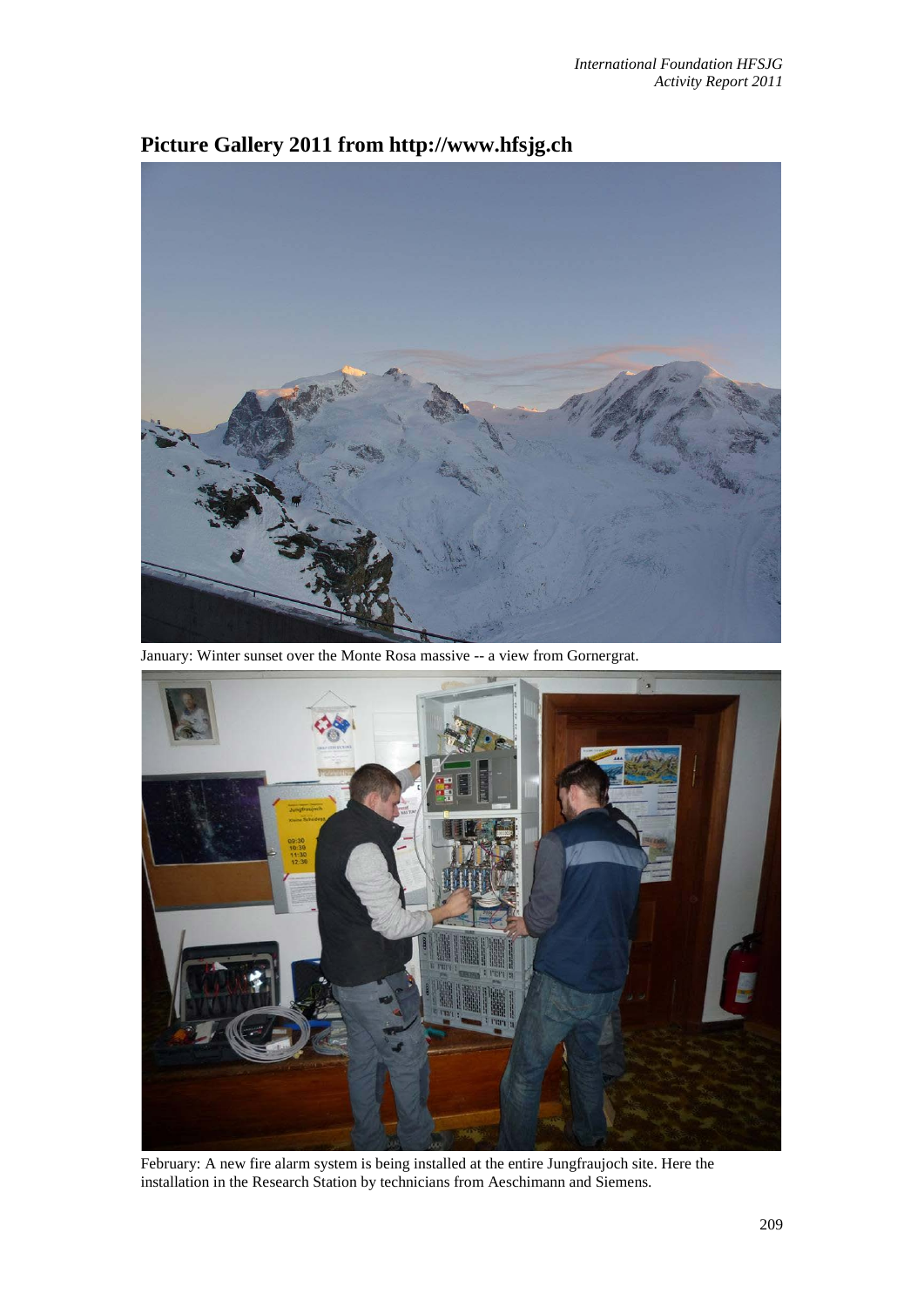

March: Moonlight casts a shadow of the Sphinx on the Kranzberg while Venus shines brightly over the Aletsch glacier.



April: PhD students and post-docs of the Professorship of Renewable Energy Carriers at ETH Zurich [\(www.pre.ethz.ch\)](http://www.pre.ethz.ch/) during a recent visit to the Research Station Jungfraujoch.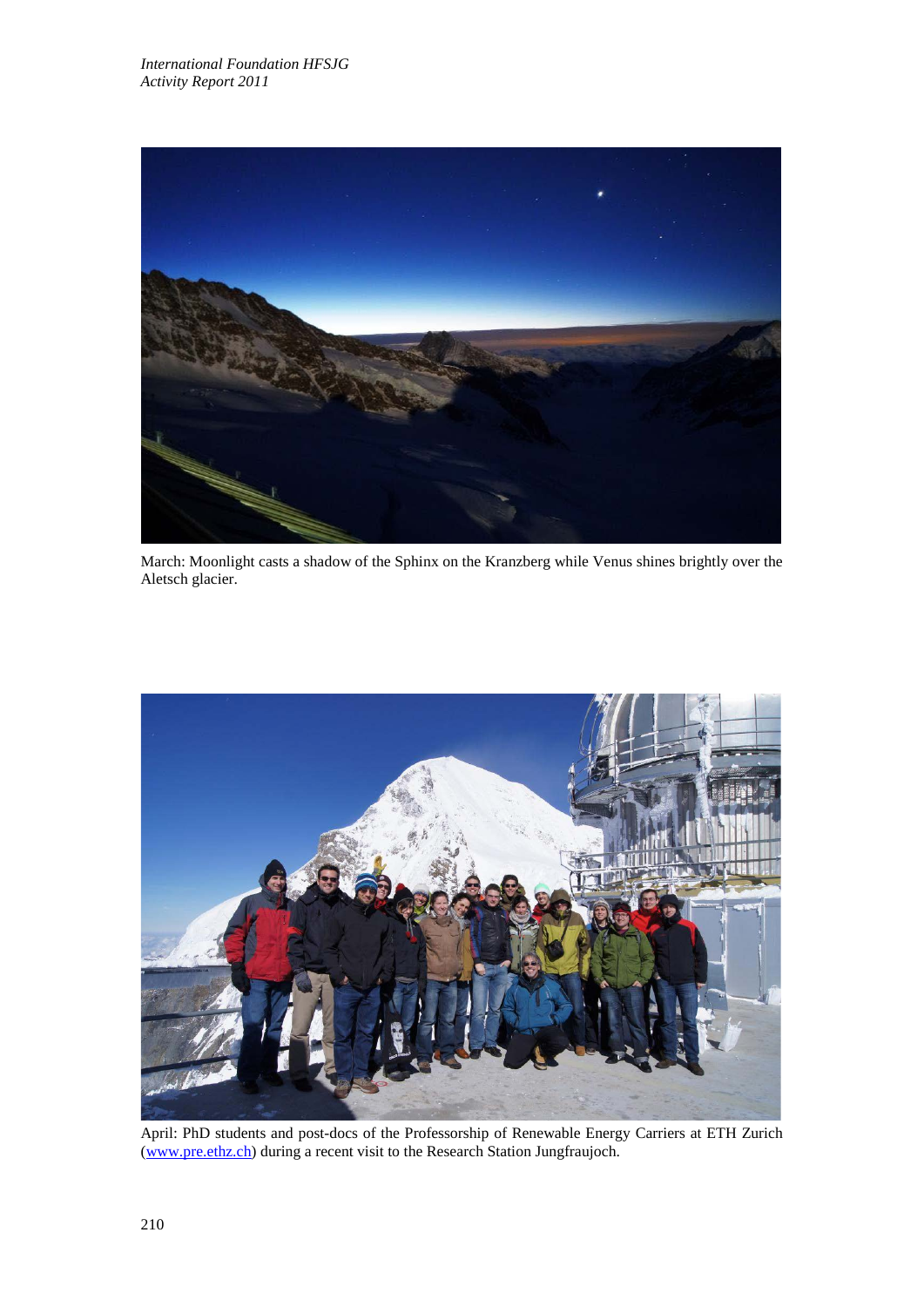

May: The Jungfrau in the early morning with the moon setting into a sea of clouds.



June: Reconnaissance for the placement of an all-sky camera at Gornergrat with the help of Prof. Didier Queloz and Dr. Bruno Chazelas (picture) from the Université de Genève.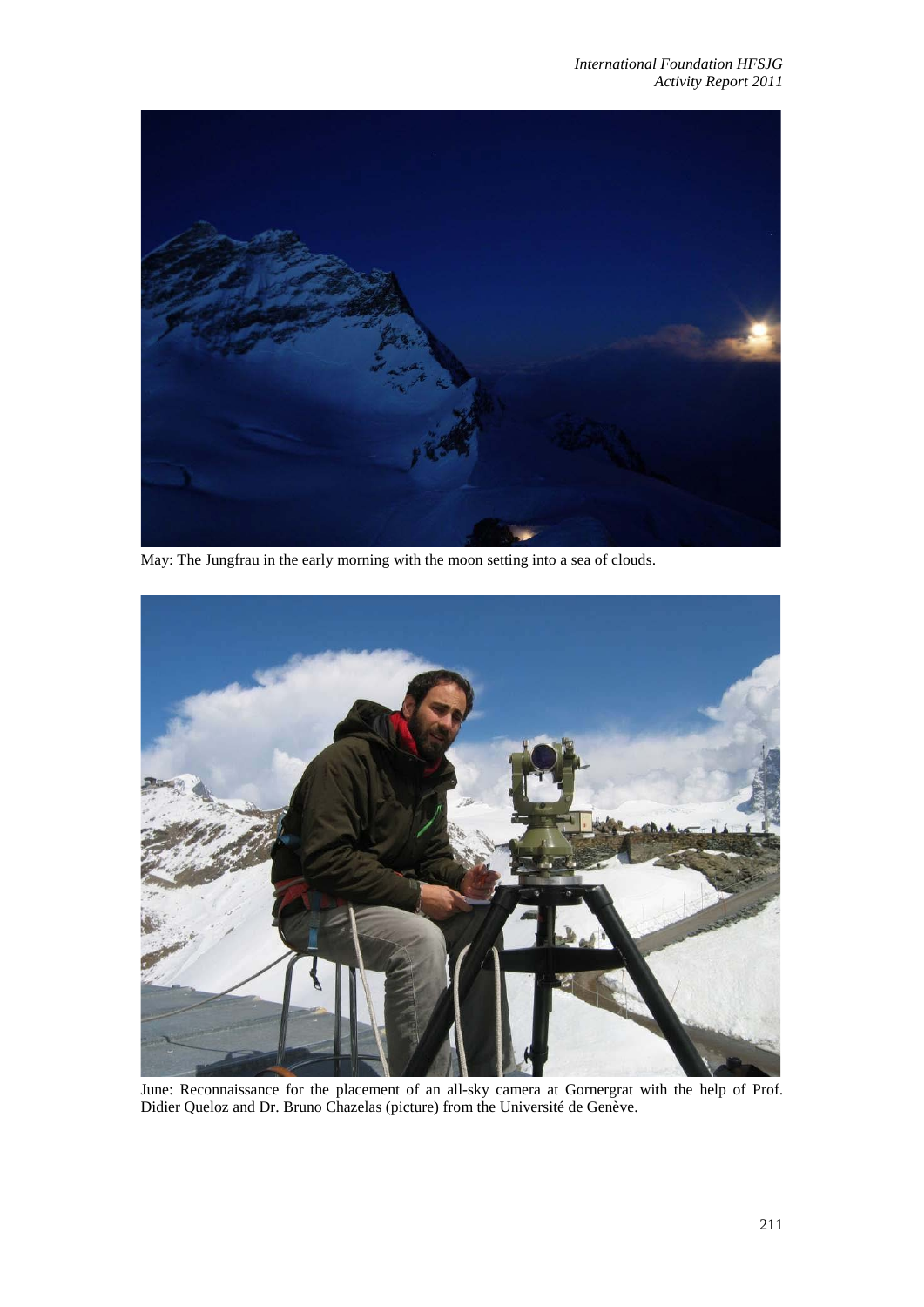

July: A Sonic Anemometer (provided by the University of Basel) in front of a nice summer sunset. This measurement is being conducted within a campaign (CLACE) where the interaction of aerosol particles with cloud droplets is being investigated.



August: Eigergletcher. Photo by Tobias Stadler.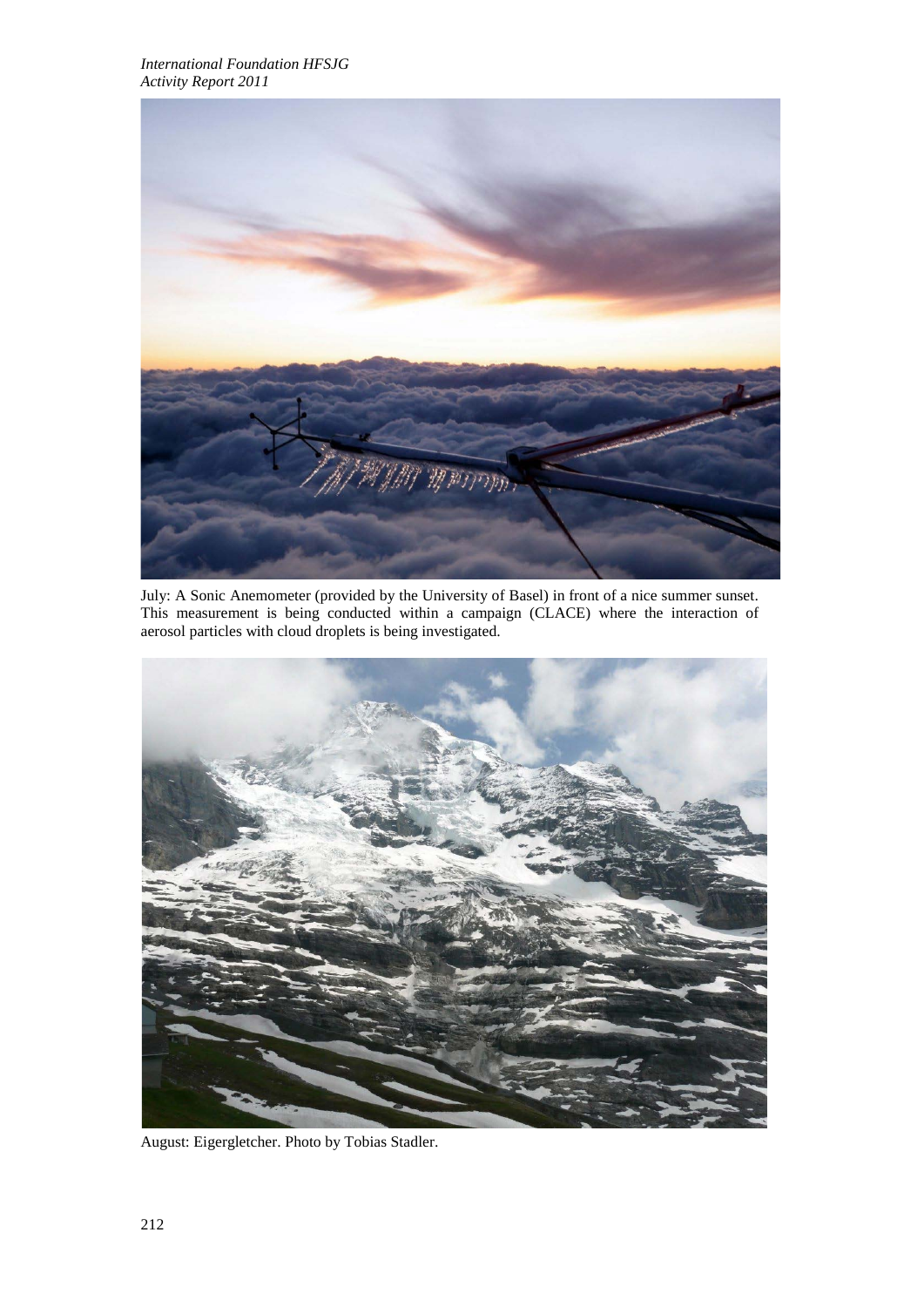*International Foundation HFSJG Activity Report 2011*

September: The installation of the metal frame and all-sky camera took place on 16 August 2011 at the north tower of the Kulmhotel Gornergrat.



October: Visitors from the observatory "Sternwarte Rotgrueb Rümlang", including Dr. Noël Cramer (3rd from the right), astronomical assistant at the research station Jungfraujoch from 1969 to 1989. The alphorn came along just for fun.